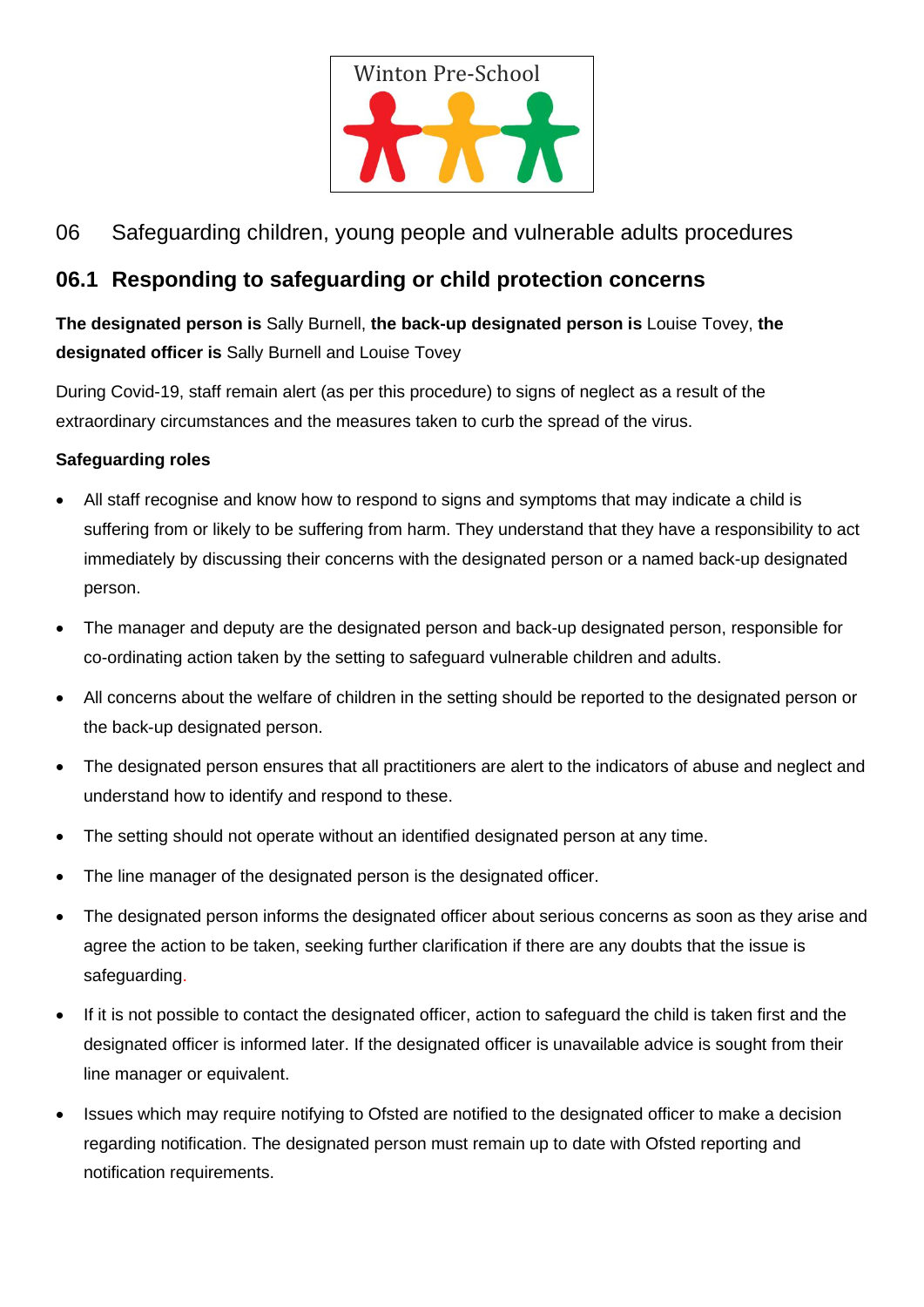

- If there is an incident, which may require reporting to RIDDOR the designated officer immediately seeks guidance from the owners/directors/trustees. There continues to be a requirement that the designated officer follows legislative requirements in relation to reporting to RIDDOR. This is fully addressed in section 01 Health and Safety procedures.
- All settings follow procedures of their Local Safeguarding Partners (LSP) for safeguarding and any specific safeguarding procedures such as responding to radicalisation/extremism concerns. Procedures are followed for managing allegations against staff, as well as for responding to concerns and complaints raised about quality or practice issues, whistle-blowing and escalation.

#### **Responding to marks or injuries observed**

- If a member of staff observes or is informed by a parent/carer of a mark or injury to a child that happened at home or elsewhere, the member of staff makes a record of the information given to them by the parent/carer in the child's personal file, which is signed by the parent/carer.
- The member of staff advises the designated person as soon as possible if there are safeguarding concerns about the circumstance of the injury.
- If there are concerns about the circumstances or explanation given, by the parent/carer and/or child, the designated person decides the course of action to be taken after reviewing 06.1a Child welfare and protection summary and completing 06.1b Safeguarding incident reporting form.
- If the mark or injury is noticed later in the day and the parent is not present, this is raised with the designated person.
- If there are concerns about the nature of the injury, and it is unlikely to have occurred at the setting, the designated person decides the course of action required and 06.1b Safeguarding incident reporting form is completed as above, taking into consideration any explanation given by the child.
- If there is a likelihood that the injury is recent and occurred at the setting, this is raised with the designated person.
- If there is no cause for further concern, a record is made in the Accident Record, with a note that the circumstances of the injury are not known.
- If the injury is unlikely to have occurred at the setting, this is raised with the designated person
- The parent/carer is advised at the earliest opportunity.
- If the parent believes that the injury was caused at the setting this is still recorded in the Accident Record and an accurate record made of the discussion is made on the child's personal file.

#### **Responding to the signs and symptoms of abuse**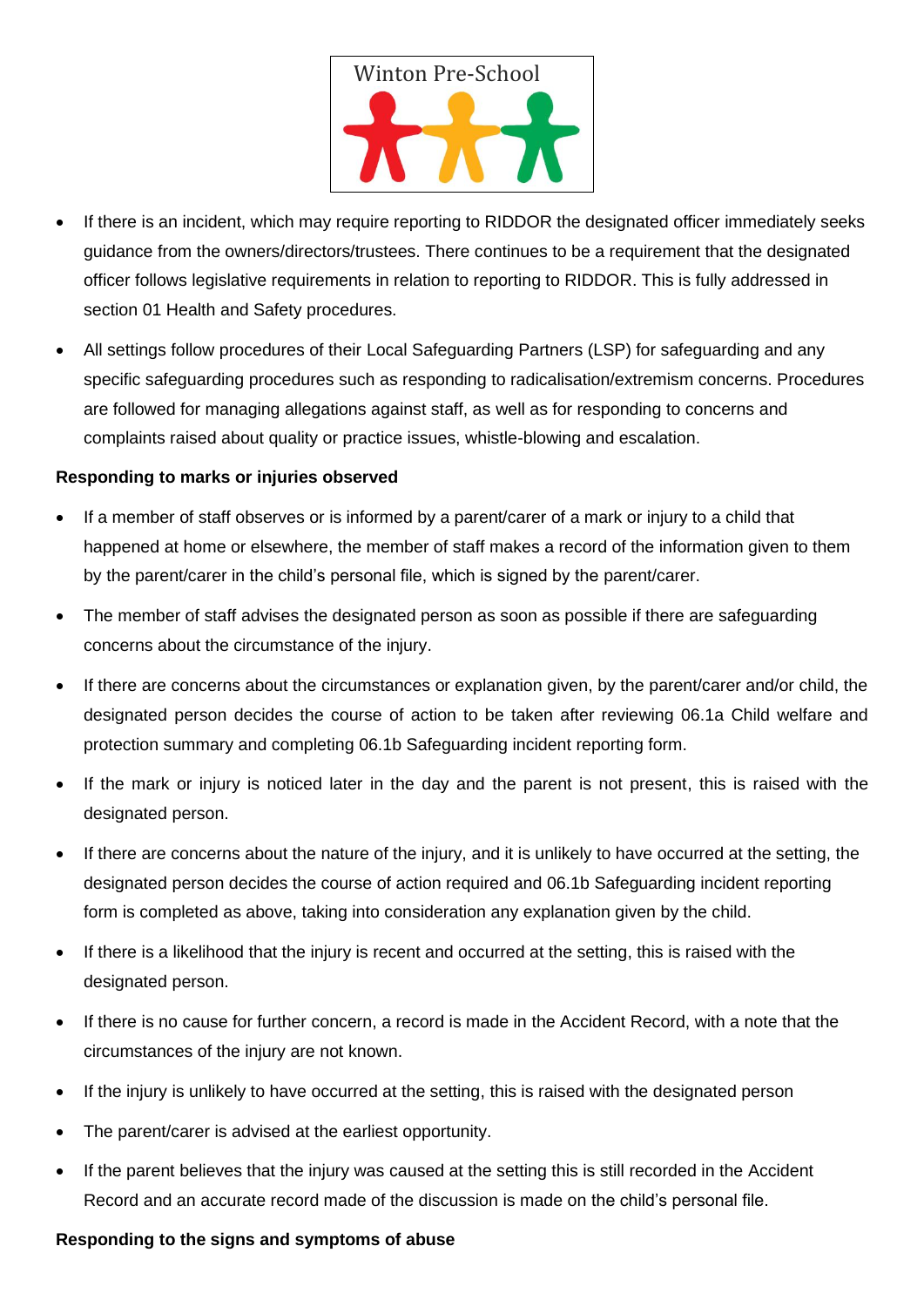

- Concerns about the welfare of a child are discussed with the designated person without delay.
- A written record is made of the concern on 06.1b Safeguarding incident reporting form as soon as possible.
- Concerns that a child is in immediate danger or at risk of significant harm are responded to immediately and if a referral is necessary this is made on the same working day.

### **Responding to a disclosure by a child**

- When responding to a disclosure from a child, the aim is to get just enough information to take appropriate action.
- The practitioner listens carefully and calmly, allowing the child time to express what they want to say.
- Staff do not attempt to question the child but if they are not sure what the child said, or what they meant, they may prompt the child further by saying *'tell me more about that'* or *'show me again'.*
- After the initial disclosure, staff speak immediately to the designated person. They do not further question or attempt to interview a child.
- If a child shows visible signs of abuse such as bruising or injury to any part of the body and it is age appropriate to do so, the key person will ask the child how it happened.
- When recording a child's disclosure on 06.1b Safeguarding incident reporting form, their exact words are used as well as the exact words with which the member of staff responded.
- If marks or injuries are observed, these are recorded on a body diagram.

#### **Decision making (all categories of abuse)**

- The designated person makes a professional judgement about referring to other agencies, including Social Care using the Local Safeguarding Partnership (LSP) threshold document:
	- Level 1: Child's needs are being met. Universal support.
	- Level 2: Universal Plus. Additional professional support is needed to meet child's needs.
	- Level 3: Universal Partnership Plus. Targeted Early Help. Coordinated response needed to address multiple or complex problems.
	- Level 4: Specialist/Statutory intervention required. Children in acute need, likely to be experiencing, or at risk of experiencing significant harm.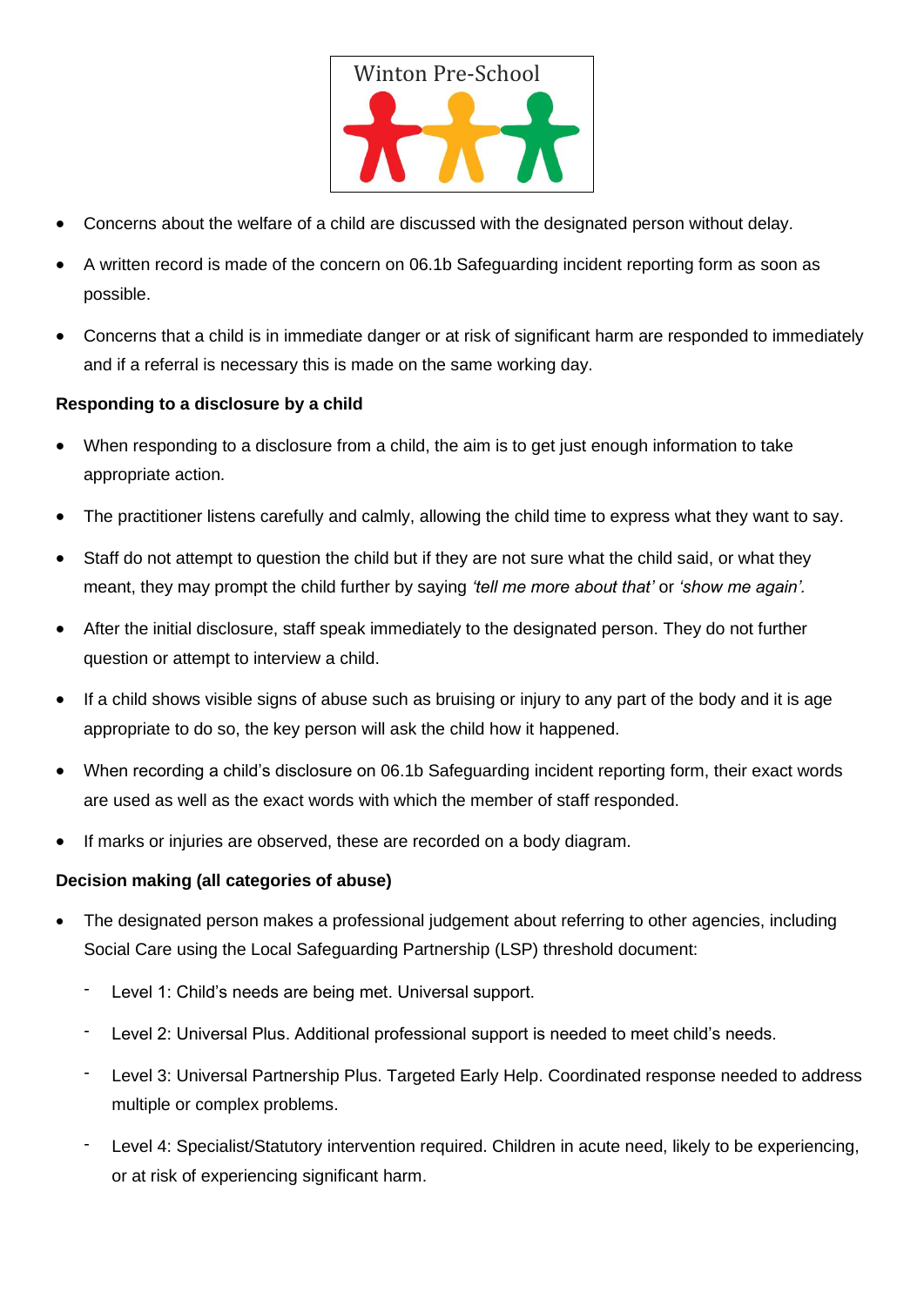

• Staff are alert to indicators that a family may benefit from early help services and should discuss this with the designated person, also completing 06.1b Safeguarding incident reporting form if they have not already done so.

## **Seeking consent from parents/carers to share information before making a referral for early help (Tier 2/3\*)**

Parents are made aware of the setting's Privacy Notice which explains the circumstances under which information about their child will be shared with other agencies. When a referral for early help is necessary, the designated person must always seek consent from the child's parents to share information with the relevant agency.

- If consent is sought and withheld and there are concerns that a child may become at risk of significant harm without early intervention, there may be sufficient grounds to over-ride a parental decision to withhold consent.
- If a parent withholds consent, this information is included on any referral that is made to the local authority. In these circumstances a parent should still be told that the referral is being made beforehand (unless to do so may place a child at risk of harm).

*\*Tier 2: Children with additional needs, who may be vulnerable and showing early signs of abuse and/or neglect; their needs are not clear, not known or not being met. Tier 3: Children with complex multiple needs, requiring specialist services in order to achieve or maintain a satisfactory level of health or development or to prevent significant impairment of their health and development and/or who are disabled.*

### **Informing parents when making a child protection referral**

In most circumstances consent will not be required to make a child protection referral, because even if consent is refused, there is still a professional duty to act upon concerns and make a referral. When a child protection referral has been made, the designated person contacts the parents (only if agreed with social care) to inform them that a referral has been made, indicating the concerns that have been raised, unless social care advises that the parent should not be contacted until such time as their investigation, or the police investigation, is concluded. Parents are not informed prior to making a referral if:

- there is a possibility that a child may be put at risk of harm by discussion with a parent/carer, or if a serious offence may have been committed, as it is important that any potential police investigation is not jeopardised
- there are potential concerns about sexual abuse, fabricated illness, FGM or forced marriage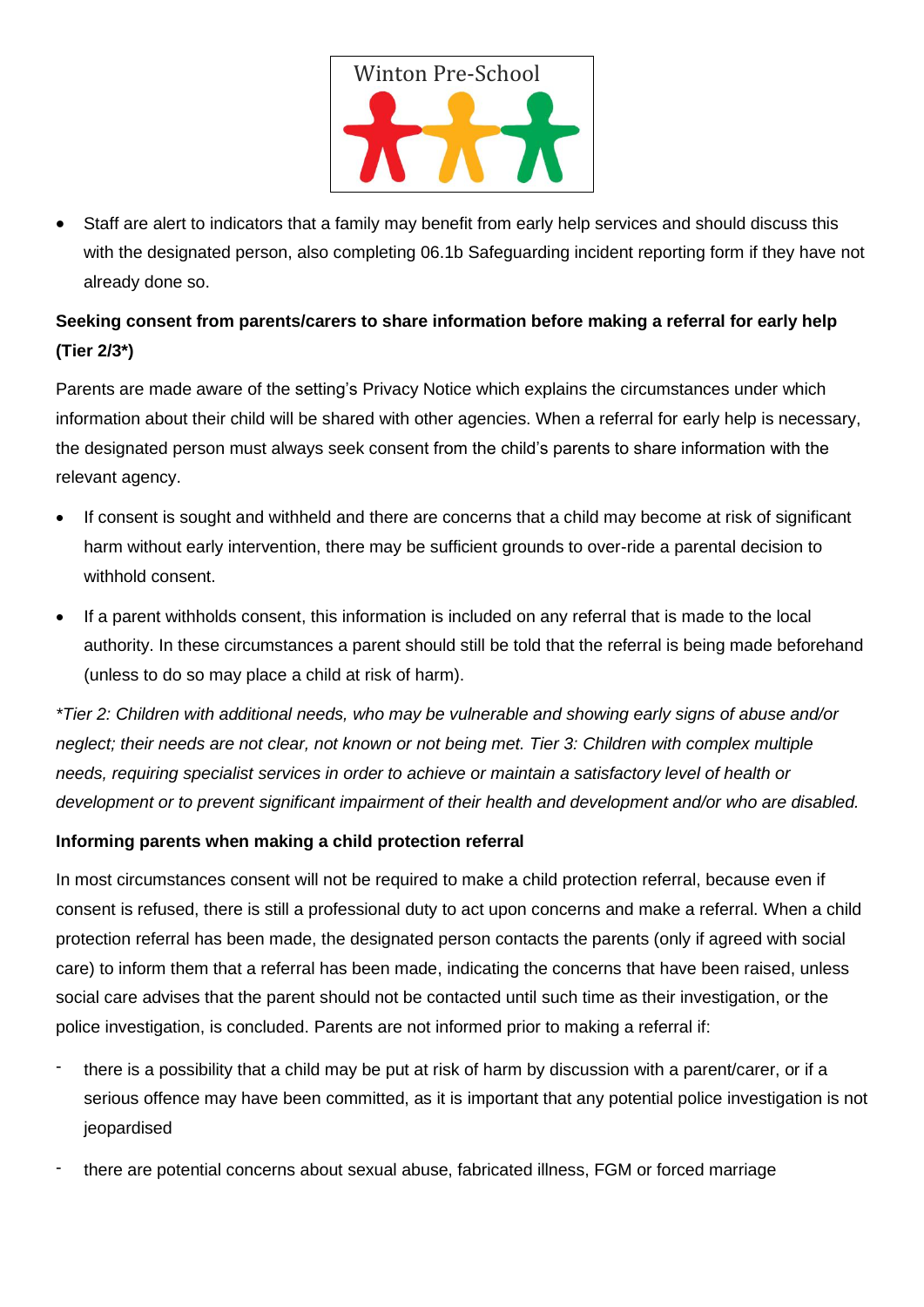

- contacting the parent puts another person at risk; situations where one parent may be at risk of harm, e.g. domestic abuse; situations where it has not been possible to contact parents to seek their consent may cause delay to the referral being made

The designated person makes a professional judgment regarding whether consent (from a parent) should be sought before making a child protection referral as described above. They record their decision about informing or not informing parents along with an explanation for this decision. Advice will be sought from the appropriate children's social work team if there is any doubt. Advice can also be sought from the designated officer.

### **Referring**

- The designated person or back-up follows their LSP procedures for making a referral.
- If the designated person or their back-up is not on site, the most senior member of staff present takes responsibility for making the referral to social care.
- If a child is believed to be in immediate danger, or an incident occurs at the end of the session and staff are concerned about the child going home that day, then the Police and/or social care are contacted immediately.
- If the child is 'safe' because they are still in the setting, and there is time to do so, the senior member of staff contacts the setting's designated officer for support.
- Arrangements for cover (as above) when the designated person and back-up designated person are not on-site are agreed in advance by the setting manager and clearly communicated to all staff.

### **Further recording**

- Information is recorded using 06.1b Safeguarding incident reporting form, and a short summary entered on 06.1a Child welfare and protection summary**.** Discussion with parents and any further discussion with social care is recorded**.** If recording a conversation with parents that is significant, regarding the incident or a related issue, parents are asked to sign and date it a record of the conversation. It should be clearly recorded what action was taken, what the outcome was and any follow-up.
- If a referral was made, copies of all documents are kept and stored securely and confidentially (including copies in the child's safeguarding file.
- Each member of staff/volunteer who has witnessed an incident or disclosure should also make a written statement on 06.1b Safeguarding incident reporting form, as above.
- The referral is recorded on 06.1a Child welfare and protection summary.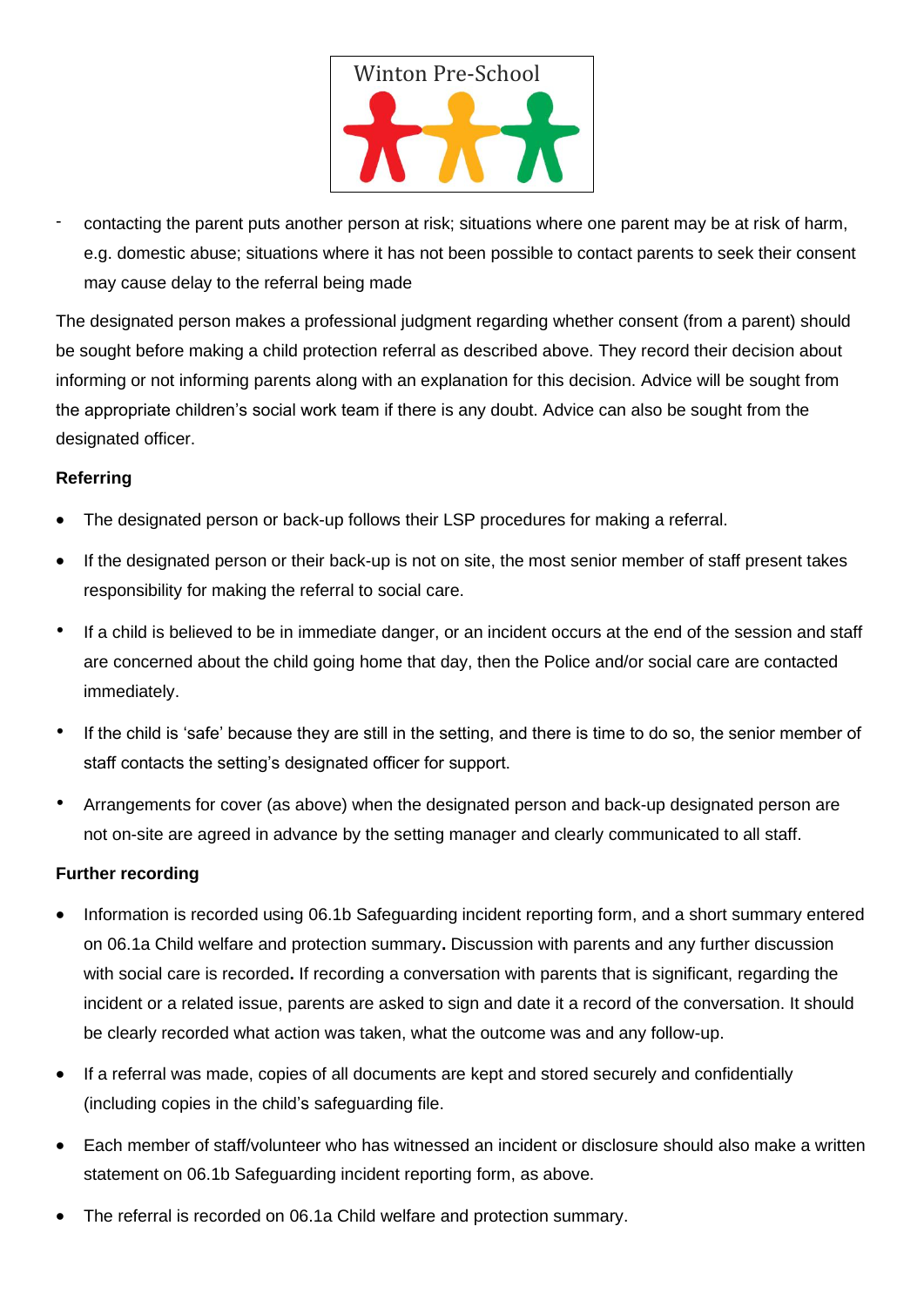

- Follow up phone calls to or from social care are recorded in the child's file; with date, time, the name of the social care worker and what was said.
- Safeguarding records are kept up to date and made available for confidential access by the designated officer to allow continuity of support during closures or holiday periods.

# **Reporting a serious child protection incident using 06.1c Confidential safeguarding incident report form**

- The designated person is responsible for reporting to the designated officer and seeking advice if required prior to making a referral as described above.
- For child protection concerns at Tier 3 and 4\*\* it will be necessary for the designated person to complete 06.1c Confidential safeguarding incident report form and send it to the designated officer.
- Further briefings are sent to the designated officer when updates are received until the issue is concluded.

\*\* Tier 3: Children with complex multiple needs, requiring specialist services in order to achieve or maintain a satisfactory level of health or development or to prevent significant impairment of their health and development and/or who are disabled. Tier 4: Children in acute need, who are suffering or are likely to suffer significant harm.

### **Professional disagreement/escalation process**

- If a practitioner disagrees with a decision made by the designated person not to make a referral to social care they must initially discuss and try to resolve it with them.
- If the disagreement cannot be resolved with the designated person and the practitioner continues to feel a safeguarding referral is required then they discuss this with the designated officer.
- If issues cannot be resolved the whistle-blowing policy should be used, as set out below.
- Supervision sessions are also used to discuss concerns but this must not delay making safeguarding referrals.

### **Whistleblowing**

The whistle blowing procedure must be followed in the first instance if:

a criminal offence has been committed, is being committed or is likely to be committed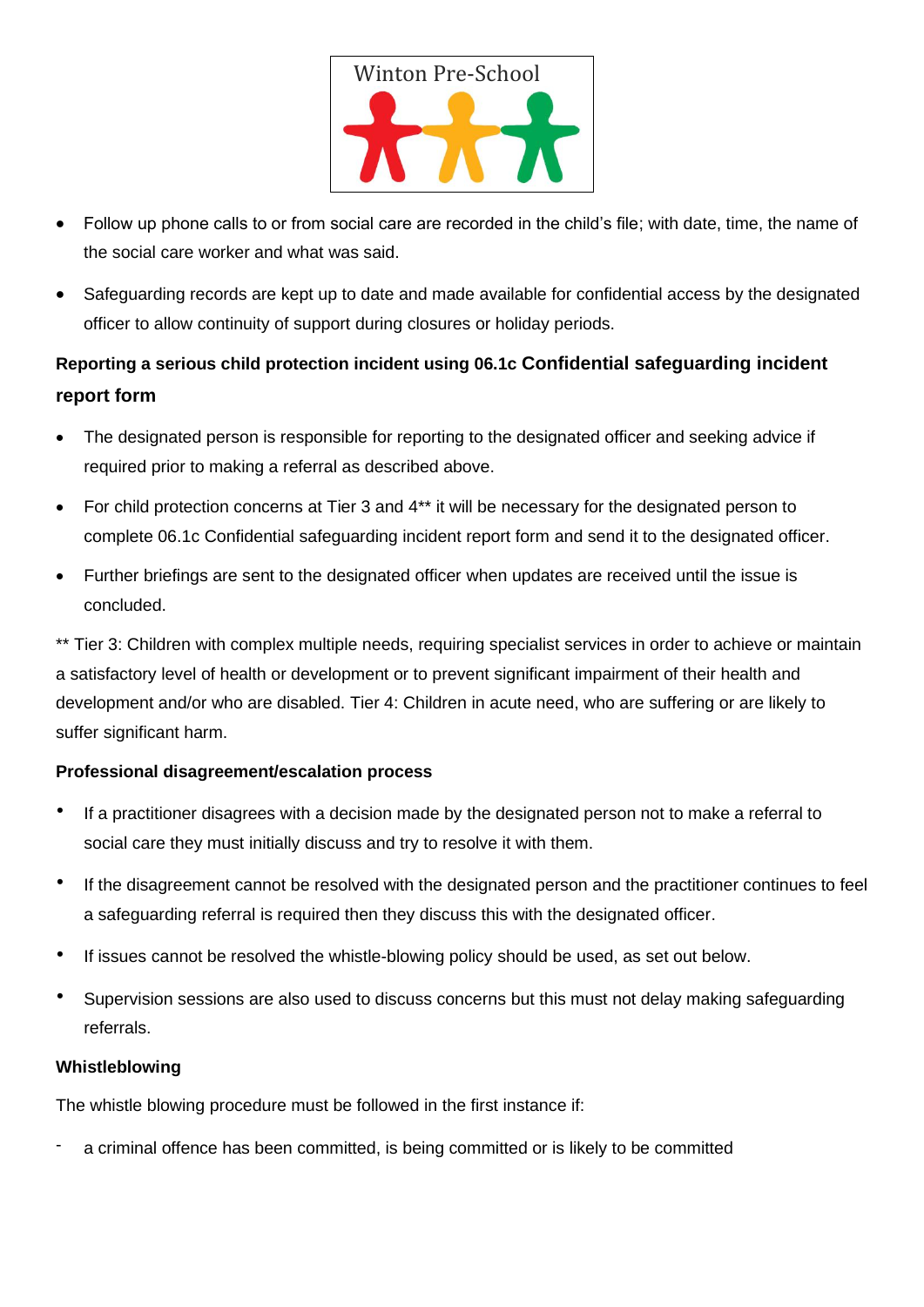

- a person has failed, is failing or is likely to fail to comply with any legal obligation to which he or she is subject. This includes non-compliance with policies and procedures, breaches of EYFS and/or registration requirements
- a miscarriage of justice has occurred, is occurring or is likely to occur
- the health and safety of any individual has been, is being or is likely to be endangered
- the working environment has been, is being or is likely to be damaged;
- that information tending to show any matter falling within any one of the preceding clauses has been, is being or is likely to be deliberately concealed

There are 3 stages to raising concerns as follows:

- 1. If staff wish to raise or discuss any issues which might fall into the above categories, they should normally raise this issue with their manager/Designated Person.
- 2. Staff who are unable to raise the issue with their manager/Designated Person should raise the issue with their line manager's manager/Designated Officer.
- 3. If staff are still concerned after the investigation, or the matter is so serious that they cannot discuss it with a line manager, they should raise the matter with [insert name and contact details of most senior person].

Ultimately, if an issue cannot be resolved and the member of staff believes a child remains at risk because the setting or the local authority have not responded appropriately, the NSPCC have introduced a whistleblowing helpline 0800 028 0285 for professionals who believe that:

- their own or another employer will cover up the concern
- they will be treated unfairly by their own employer for complaining
- if they have already told their own employer and they have not responded

### **Female genital mutilation (FGM)**

Practitioners should be alert to symptoms that would indicate that FGM has occurred, or may be about to occur, and take appropriate safeguarding action. Designated persons should contact the police immediately as well as refer to children's services local authority social work if they believe that FGM may be about to occur.

It is illegal to undertake FGM or to assist anyone to enable them to practice FGM under the Female Genital Mutilation Act 2003, it is an offence for a UK national or permanent UK resident to perform FGM in the UK or overseas. The practice is medically unnecessary and poses serious health risks to girls. FGM is mostly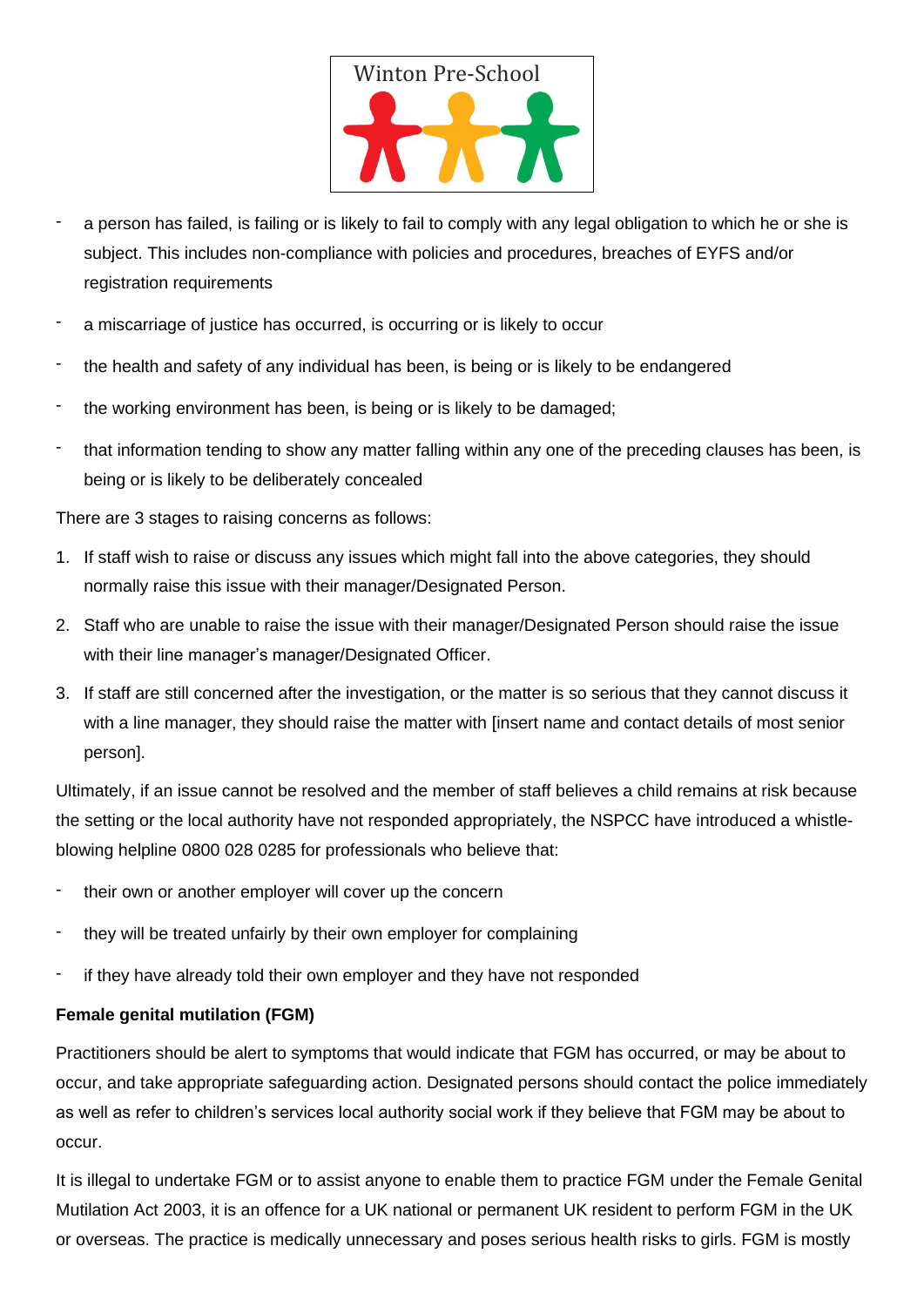

carried out on girls between the ages of 0-15, statistics indicate that in half of countries who practise FGM girls were cut before the age of 5. LSCB guidance must be followed in relation to FGM, and the designated person is informed regarding specific risks relating to the culture and ethnicity of children who may be attending their setting and shares this knowledge with staff.

Symptoms of FGM in very young girls may include difficulty walking, sitting or standing; painful urination and/or urinary tract infection; urinary retention; evidence of surgery; changes to nappy changing or toileting routines; injury to adjacent tissues; spends longer than normal in the bathroom or toilet; unusual and /or changed behaviour after an absence from the setting (including increased anxiety around adults or unwillingness to talk about home experiences or family holidays); parents are reluctant to allow child to undergo normal medical examinations; if an older sibling has undergone the procedure a younger sibling may be at risk; discussion about plans for an extended family holiday

## **Further guidance**

NSPCC 24-hour FGM helpline: 0800 028 3550 or email [fgmhelp@nspcc.org.uk](mailto:fgmhelp@nspcc.org.uk)

Government help and advice: [www.gov.uk/female-genital-mutilation](http://www.gov.uk/female-genital-mutilation)

### **Children and young people vulnerable to extremism or radicalisation**

Early years settings, schools and local authorities have a duty to identify and respond appropriately to concerns of any child or adult at risk of being drawn into terrorism. LSP's have procedures which cover how professionals should respond to concerns that children or young people may be at risk of being influenced by or being made vulnerable by the risks of extremism.

There are potential safeguarding implications for children and young people who have close or extended family or friendship networks linked to involvement in extremism or terrorism.

- The designated person is required to familiarise themselves with LSP procedures, as well as online guidance including:
	- Channel Duty guidance: Protecting people vulnerable to being drawn into terrorism [www.gov.uk/government/publications/channel-and-prevent-multi-agency-panel-pmap-guidance](http://www.gov.uk/government/publications/channel-and-prevent-multi-agency-panel-pmap-guidance)
	- Prevent Strategy (HMG 2011) [www.gov.uk/government/publications/prevent-strategy-2011](http://www.gov.uk/government/publications/prevent-strategy-2011)
	- The prevent duty: for schools and childcare providers [www.gov.uk/government/publications/protecting-children-from-radicalisation-the-prevent-duty](http://www.gov.uk/government/publications/protecting-children-from-radicalisation-the-prevent-duty)
- The designated person should follow LSP guidance in relation to how to respond to concerns regarding extremism and ensure that staff know how to identify and raise any concerns in relation to this with them.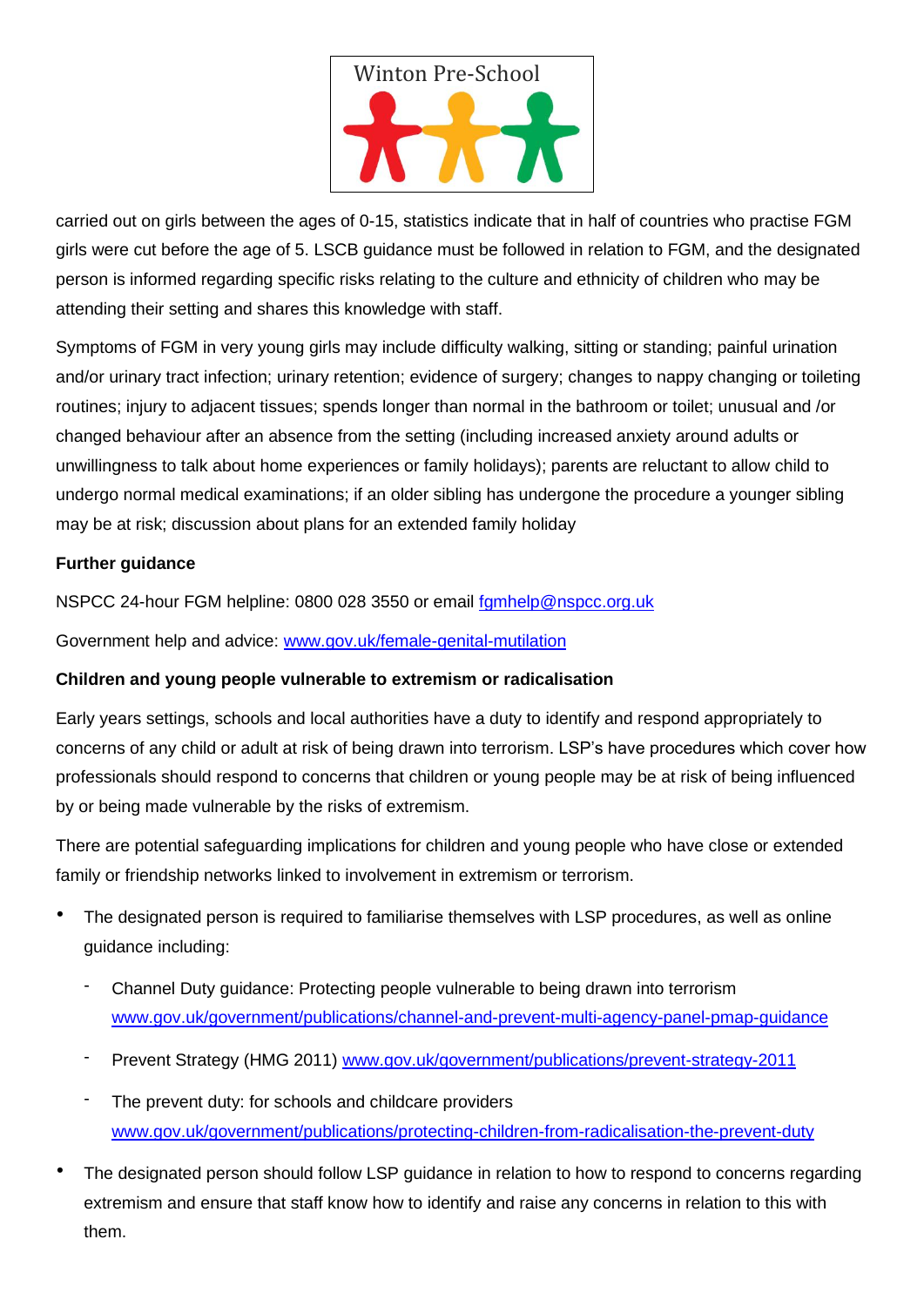

- The designated person must know how to refer concerns about risks of extremism/radicalisation to their LSP safeguarding team or the Channel panel, as appropriate.
- The designated person should also ensure that they and all other staff working with children and young people understand how to recognise that someone may be at risk of violent extremism.
- The designated person also ensures that all staff complete *The Prevent Duty in an Early Years Environment* and *Understanding Children's Rights* and *Equality and Inclusion in Early Years Settings* online EduCare courses*.*
- If available in the area, the designated person should complete WRAP (or equivalent) training and support staff to access the training as offered by local authorities. WRAP training covers local arrangements for dealing with concerns that a child may be at risk of extremism and/or radicalisation.
- The designated person should understand the perceived terrorism risks in relation to the area that they deliver services in.

#### **Parental consent for radicalisation referrals**

LSP procedures are followed in relation to whether parental consent is necessary prior to making a referral about a concern that a child or adult may be at risk of being drawn into terrorism. It is good practice to seek the consent of the person, or for very young children, the consent of their parent/carer prior to making a referral, but it is not a requirement to seek consent before referring a concern regarding possible involvement in extremism or terrorism if it may put a child at risk, or if an offence may have been or may be committed. Advice should be sought from line managers and local agencies responsible for safeguarding, as to whether or not consent should be sought on a case-by-case basis. Designated persons should be mindful that discussion regarding potential referral due to concerns may be upsetting for the subject of the referral and their family. Initial advice regarding whether an incident meets a threshold for referral can be sought from the relevant local agency without specific details such as names of the family being given in certain circumstances.

Consent is required prior to any individual engaging with a Channel intervention. Consent is usually sought by Channel partners, but LSP procedures should be followed regarding this.

If there is a concern that a person is already involved in terrorist activity this must be reported to the Anti-Terrorist Hot Line 0800 789 321-Text/phone 0800 0324 539. Police can be contacted on 101.

#### **Concerns about children affected by gang activity/serious youth violence**

Practitioners should be aware that children can be put at risk by gang activity, both through participation in and as victims of gang violence. Whilst very young children will be very unlikely to become involved in gang activity they may potentially be put at risk by the involvement of others in their household in gangs, such as